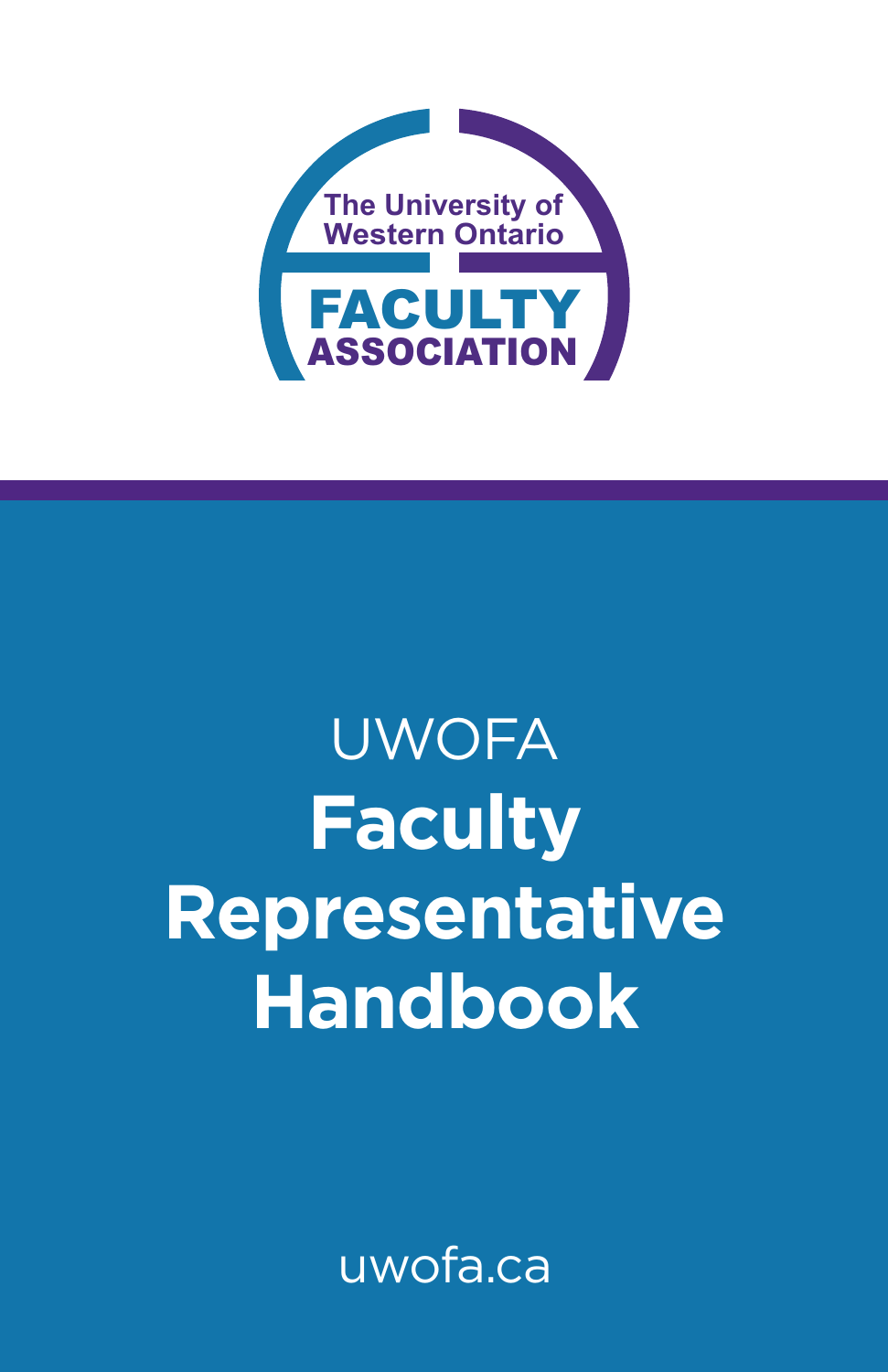

# **THE UWOFA FACULTY REPRESENTATIVES COUNCIL**

Thank you for taking on the responsibilities of a representative. You represent either a Faculty or a Unit within a Faculty. In either case, because you represent faculty members, we refer to you as a faculty representative.

Faculty representatives play an important role in helping colleagues obtain information about their rights under the Faculty Collective Agreement. You may be the first person a member will approach to get information about a Collective Agreement issue. You are also responsible for disseminating information about the Collective Agreement from the UWOFA office and can serve as an Academic Colleague.

This handbook will help you navigate your responsibilities as a faculty representative. In it you will find tips to be an effective representative and a list of UWOFA contacts if you need assistance.

## **About UWOFA**

UWOFA represents about 1,500 faculty members and 50 librarians and archivists at the University of Western Ontario. UWOFA negotiates collective agreements, advises members on employment matters, handles workplace disputes and grievances, and advances the professional interests of faculty and academic librarians and archivists.

In the broader community, UWOFA representatives meet with provincial and federal politicians to ensure members' voices are heard and reflected in education and labour policy decisions. UWOFA also strives to engage members and citizens through awareness campaigns, membership meetings, community events, contact with journalists, and town-hall discussions.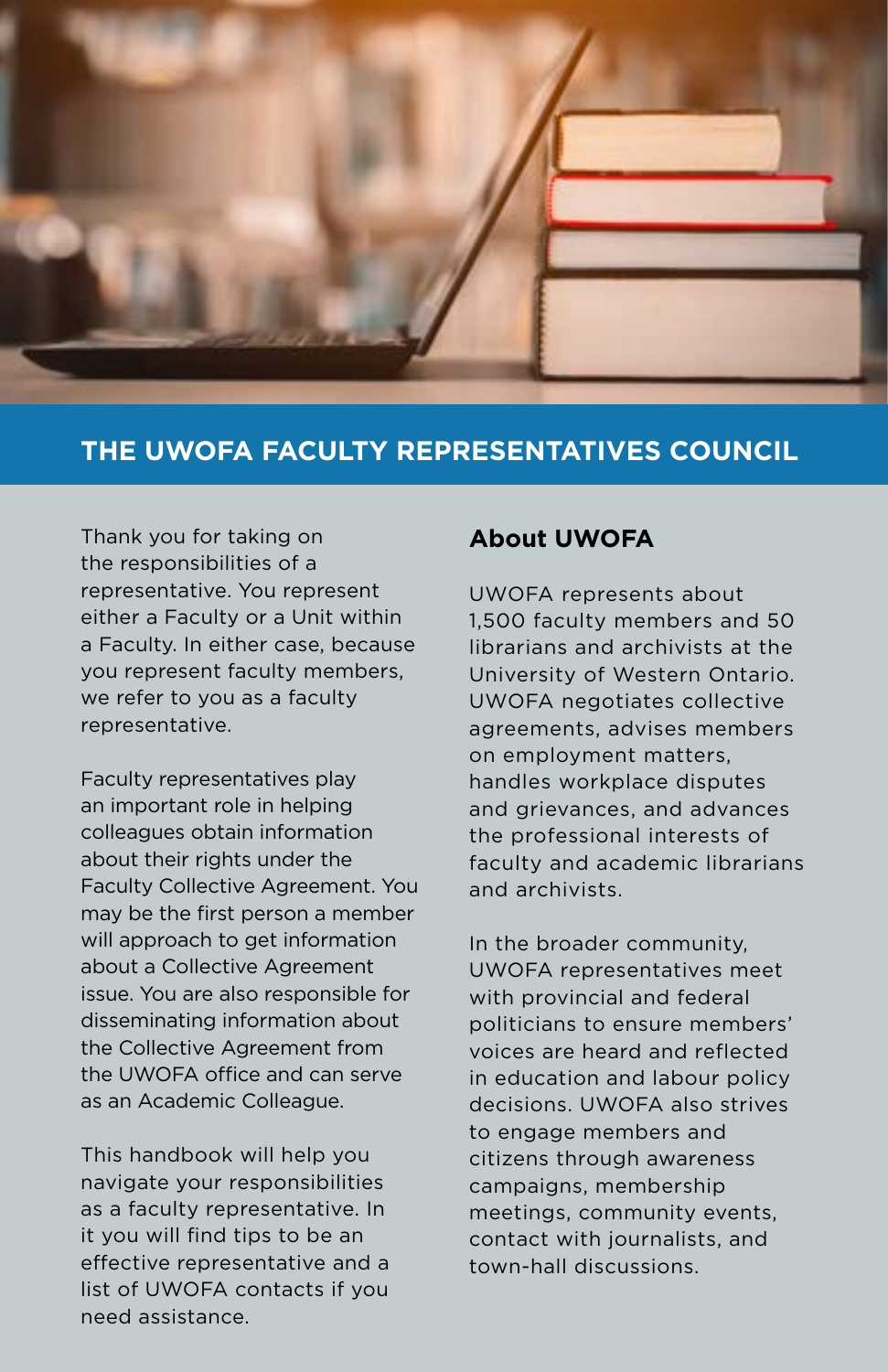# **TIPS FOR EFFECTIVE REPRESENTATION**

There is no magic formula for effective union representation. Cultures vary across faculties; what works in Law may not be effective in Arts & Humanities. However, please find below some general suggestions.

Note: There will always be someone here to help you. You are not expected to unilaterally solve colleagues' workplace disputes nor recite the Collective Agreement from memory. Rather, you should be a friendly face who can help your colleagues find the information they need and refer them to UWOFA staff when necessary.

### **1. Become generally familiar with the Faculty Collective Agreement.**

It is available on the UWOFA website: [uwofa.ca](http://uwofa.ca)

## **2. Build UWOFA visibility in your faculty/department.**

a) Inform your colleagues that you are the UWOFA representative for the department/faculty and encourage them to come to you with workplace questions or issues. It may also be helpful to remind your colleagues over the course of the year that you are the UWOFA representative.

b) Request that a UWOFA Report from the faculty representative be added as a standing agenda item at your monthly department meeting or Faculty Council meeting. UWOFA can provide you with content for such a report.

## **3. Listen carefully and probe to obtain more details.**

The faculty representative is an outlet for a member to raise issues. The representative needs to be a sensitive and careful listener and needs to gather details the member might not initially provide.

**4. Maintain strict confidentiality and explain to members that UWOFA keeps members' personal information confidential in accordance with its confidentiality policy.**

## **5. Reach out to new UWOFA members in your faculty/ department.**

Introduce yourself to new faculty members in your Unit and, as with tip No. 2, encourage them to come to you with workplace questions or issues.